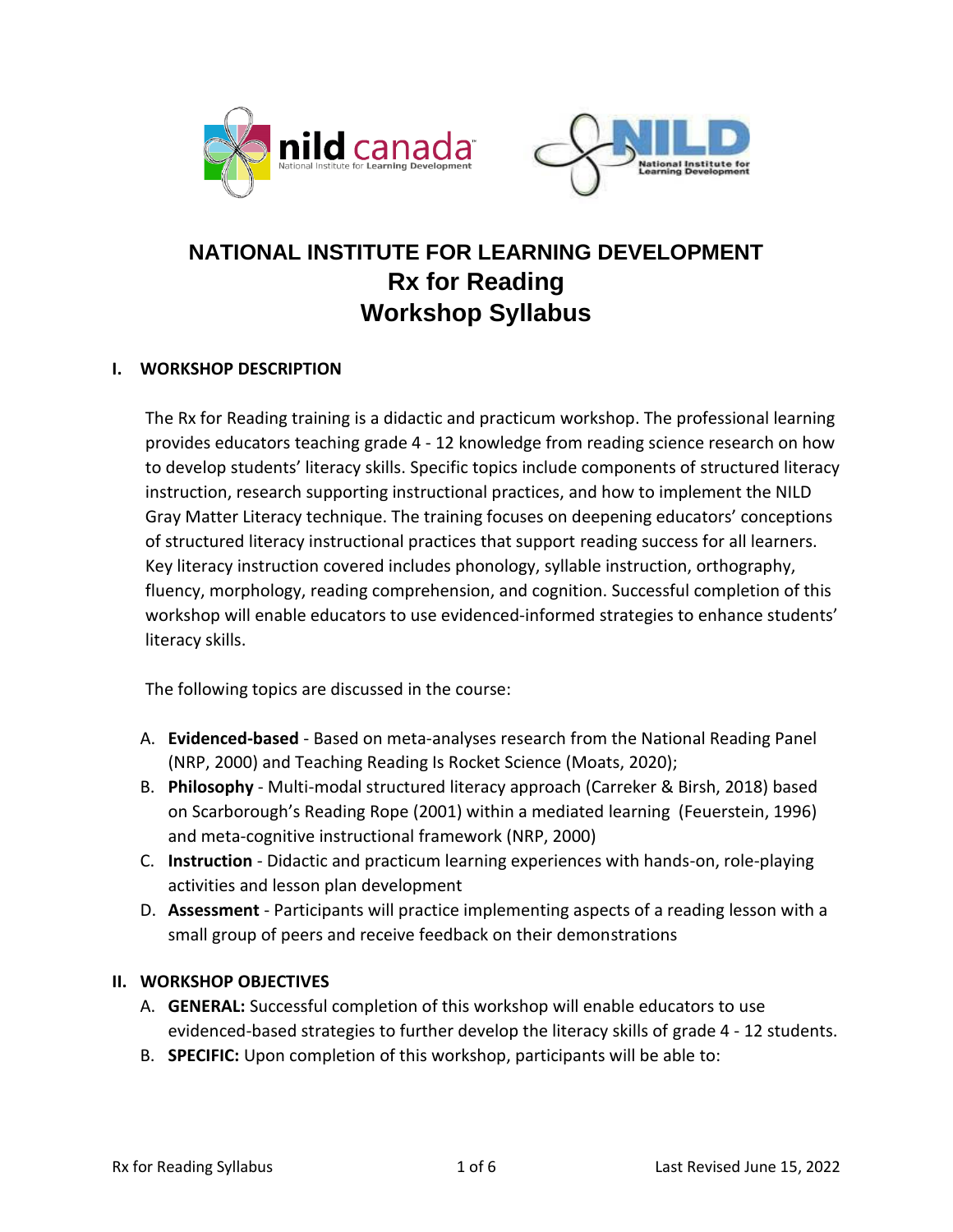- 1. Understand how to develop students' literacy thinking and learning using a structured literacy approach, mediated learning, cognitive functions, and corrective feedback
- 2. Understand how NILD's cognitive literacy approach addresses the literacy needs of English Language Learners and ACE students (academically, culturally, and economically diverse students)
- 3. Demonstrate knowledge of fluency factors and how fluency develops reading comprehension skills
- 4. Situate the Gray Matter Literacy technique and materials within the researchinformed best-practices to develop students' literacy abilities
- 5. Demonstrate knowledge of morphemes and how to develop students' morphological knowledge to build vocabulary and reading comprehension skills.

# **III. WORKSHOP RESOURCES**

- A. Didactic resources including PPT handouts and literacy development resources (provided by NILD Canada)
- B. Research articles (Copies provided by NILD Canada)
- C. Gray Matter Literacy Materials Rx Kit (to be purchased from The Learning House) **NOTE:** If you have these materials from a previous 2022 training, you only need to purchase the [Gray Matter Guide: Rx Student.](https://www.learninghouse.ca/advanced-search.prodsearch.33.html?mode=search&area=searching&keywords=gray+matter)
- D. [Speech to Print by Louisa Moats](https://www.learninghouse.ca/products/6452/products_detail/speech-to-print.html) (to be purchased from The Learning House)

# **IV. WORKSHOP REQUIREMENTS**

- A. Asynchronous Learning Activities
	- 1. Watch five didactic PowerPoint lectures:
		- A. Components [of Reading Instruction](https://vimeo.com/698426488/1921e7fc4c)
		- B. [Stages and Ages of Reading Instruction](https://vimeo.com/698433569/34fe22f7dd)
		- C. [NILD Cognitive Literacy Triangulation](https://vimeo.com/698642450/081de8b770)
		- D. NILD Cognitive [Literacy Research & Rationale](https://vimeo.com/698434923/fec1d75553)
		- E. [NILD Cognitive Literacy Perspectives](https://vimeo.com/698435461/331a0eafca)

# 2. Read three articles:

- A. [Teaching Reading Is Rocket Science \(Moats, 2020\)](https://files.eric.ed.gov/fulltext/EJ1260264.pdf)
- B. [Academic and Cognitive Remediation for Students with Learning](https://www.nild.org/wp-content/uploads/2022/04/NILD-OG-RCT-study-for-cog-lit-workshop.pdf)  [Disabilities: A Comparison Between Orton-Gillingham and NILD](https://www.nild.org/wp-content/uploads/2022/04/NILD-OG-RCT-study-for-cog-lit-workshop.pdf)  [Educational Therapy \(Stebbings & Kline, 2020\)](https://www.nild.org/wp-content/uploads/2022/04/NILD-OG-RCT-study-for-cog-lit-workshop.pdf)
- C. [Integrating the Science of Learning and Culturally Responsive Practice](https://www.aft.org/ae/summer2021/hammond)
- 3. Watch four videos:
	- A. Gray Matter Literacy Technique [Formative Reader](https://vimeo.com/698618204/721794072e)
	- B. Gray Matter Literacy Technique [Emerging/Proficient Reader](https://vimeo.com/695014548/840724833d)
	- C. Gray Matter Literacy Technique [Advanced Reader](https://vimeo.com/695016154/e298f54080)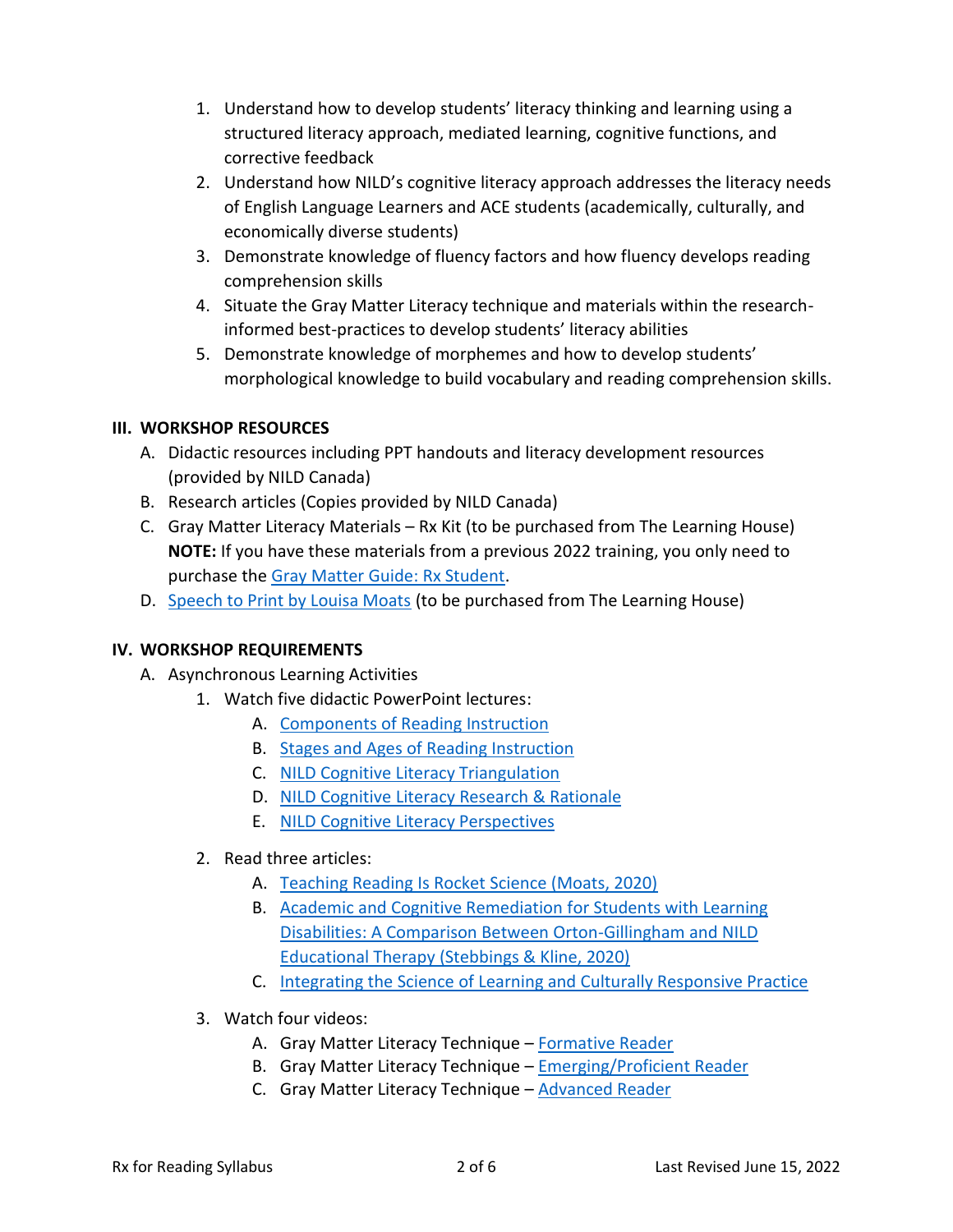- D. The Science [of Reading: An Overview \(Hasbrouck, 2019\)](https://www.youtube.com/watch?v=YTvHSgoTeZE) (start at the 4:45 minute mark)
- 4. Complete the knowledge assessment. [Rx for Reading: Knowledge Assessment](https://docs.google.com/forms/d/1DqyUbwENxSJHNd8ctmWuzuix6DV7Z3WZNIm2xKLXq2Q/edit)
- B. Synchronous Learning Activities
	- 1. Engage in lectures and practicum activities
	- 2. Observe instructor implementing literacy instructional strategies
	- 3. Develop a short reading lesson in the relevant content area
	- 4. Implement the lesson plan while role-playing with other participants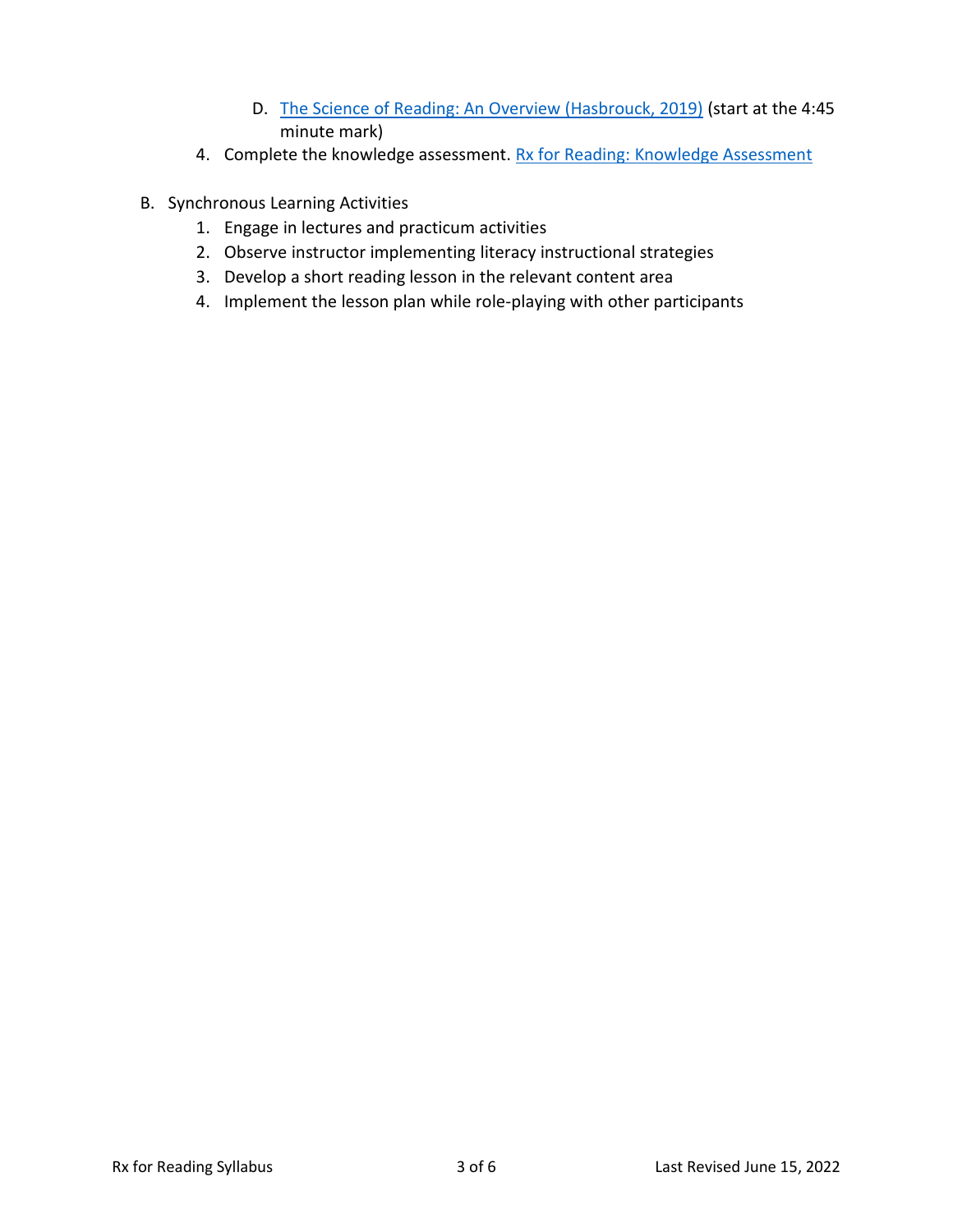### **SELECTED BIBLIOGRAPHY**

August, D., Shanahan, T., & Escamilla, K. (2009). English Language Learners: Developing literacy in second-language learners – Report of the National Literacy Panel on language-minority children and youth. Journal of Literacy Research, 41, 432-452. doi: 10.1080/108629609033401

Birsh, J. R., & Carreker, S. (2018). Multisensory teaching of basic language skills. Baltimore: Paul H. Brookes Publishing Co.

Bloom, B. (1956). Taxonomy of educational objectives: The classification of educational goals-Handbook 1, Cognitive domain. David McKay Publisher.

Brown, P. C., Roediger, H. L., & McDaniel, M. A. (2014). Make it stick. The science of successful learning. Cambridge, MA: Harvard University Press.

Bui, Y., & Fagan, Y. (2013). The effects of an integrated reading comprehension strategy: A culturally responsive teaching approach for fifth-grade students' reading comprehension. Preventing School Failure, 57(2), 59-69. doi:10.1080/1045988X.2012.664581

Cárdenas-Hagan, E. (2020). Literacy Foundations for English Learners: A comprehensive guide to evidence-based instruction. Paul Brooks Publishing Co.

Clark, G. I., & Egan, S.J. (2015). The Socratic Method in cognitive behavioral therapy: A narrative review. Cognitive Therapy and Research, (pp. 863-879). [https://doi.org/10.1007/s10608-015-](https://doi.org/10.1007/s10608-015-9707-3) [9707-3.](https://doi.org/10.1007/s10608-015-9707-3)

Dehaene, S. (2009). *Reading in the brain: The new science of how we read*. Penguin Books.

Depka, E. (2017). *Raising the rigor: Effective questioning strategies and techniques for the classroom.* Solution Tree Press.

Feifer, S. (personal communication, December 16, 2021)

Feuerstein, R. (1980). *Instrumental enrichment: An intervention program for cognitive modifiability*. University Park Press.

Gall, M.D. (1977). The importance of context variables in research on teaching skills. *Journal of Teacher Education, (*pp.43-48). <https://doi.org/10.1177/002248717702800309>

Gay, G. (2010). *Culturally responsive teaching: Theory, research, and pr*actice (2nd ed.). Teachers College Press.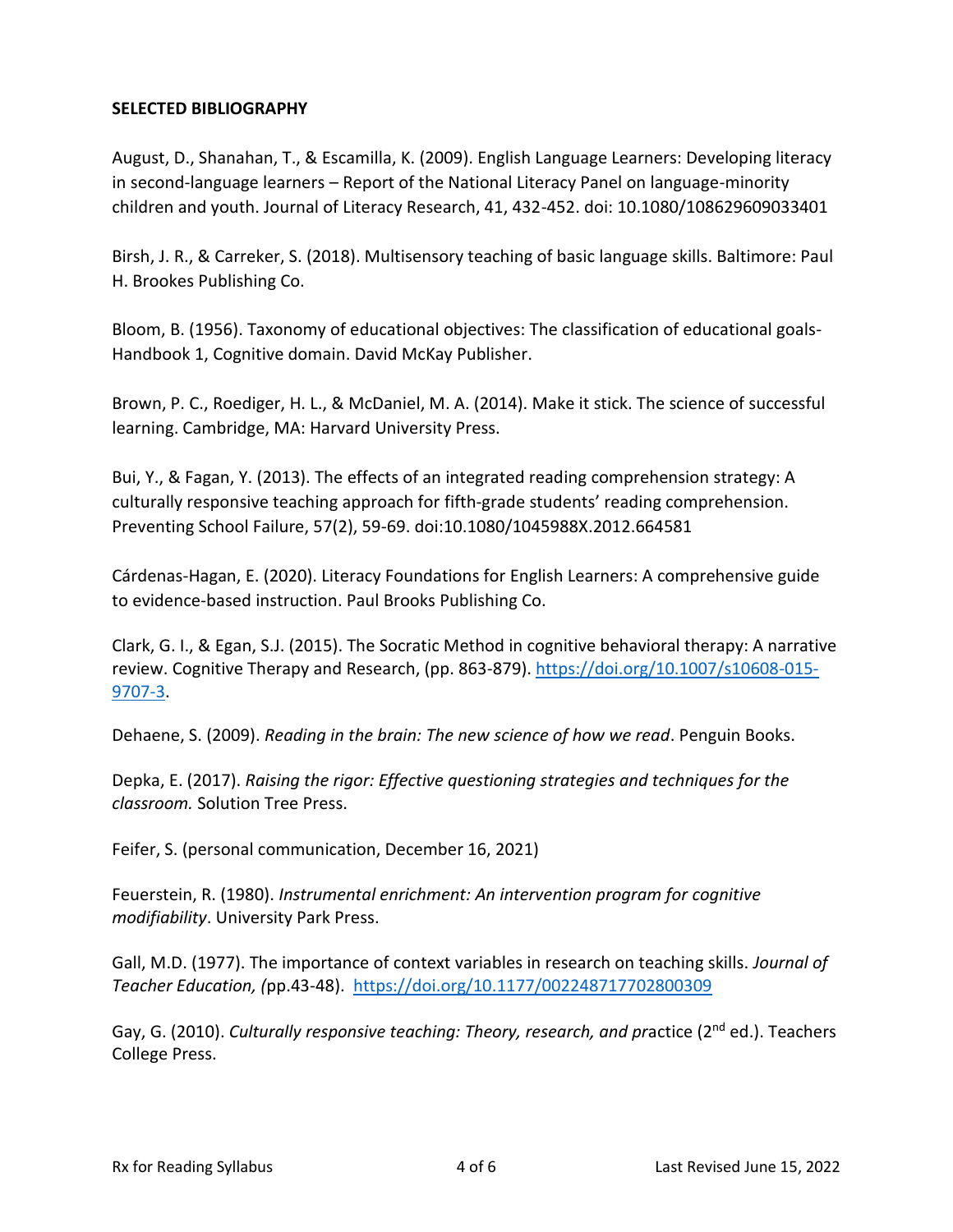Gough, P. B., & Tunmer, W. E. (1986). Decoding, reading, and reading disability. *Remedial and Special Education*, *7*(1), 6–10.<https://doi.org/10.1177/074193258600700104>

Hulme, Charles, & Snowling, M. J. (2013). Learning to read: What we know and what we need to understand better. *Child Development Perspectives*, *7*(1), 1–5. <https://doi.org/10.1111/cdep.12005>

Kamil, M. L., Borman, G. D., Dole, J., Kral, C. C., Salinger, T., and Torgesen, J. (2008). *Improving adolescent literacy: Effective classroom and intervention practices: A Practice Guide* (NCEE #2008-4027).

Washington, DC: National Center for Education Evaluation and Regional Assistance, Institute of Education Sciences, U.S. Department of Education. Retrieved from [https://ies.ed.gov/ncee/wwc/docs/practiceguide/adlit\\_pg\\_082608.pdf.](https://ies.ed.gov/ncee/wwc/docs/practiceguide/adlit_pg_082608.pdf)

Kilpatrick, D. (2015). *Essentials of assessing, preventing, and overcoming reading difficulties*. **Wiley** 

King, A., & Rosenshine, B. (1993). Effects of guided cooperative questioning on children's knowledge construction. *The Journal of Experimental Education,* (pp. 127- 148). <http://www.jstor.org/stable/20152365>

Lewis, K. (2012). *Developing questioning skills*. Center for Teaching Effectiveness at The University of Texas at Austin.

Moats, L. C. (2020). *Speech to print. Language essentials for teachers* (3rd ed.). Paul H. Brooks Publishing Co.

Moats, L. C. (2020). Teaching reading *is* rocket science: What expert teachers of reading should know and be able to do. *American Educator*, *44*(2), 1– 44. Retrieved from <https://files.eric.ed.gov/fulltext/EJ1260264.pdf> and [https://www.readingrockets.org/sites/default/files/teaching-reading-is-rocket-science-](https://www.readingrockets.org/sites/default/files/teaching-reading-is-rocket-science-2020.pdf)[2020.pdf](https://www.readingrockets.org/sites/default/files/teaching-reading-is-rocket-science-2020.pdf)

Muzi, J. (2017). Road tested/Five ways to strengthen student questioning. *ASCD Education Update, (59),*1.<https://www.ascd.org/el/articles/five-ways-to-strengthen-student-questioning>

National Institute of Child Health and Human Development (NICHD). (2000). Report of the National Reading Panel. Teaching children to read: An evidence-based assessment of the scientific research literature on reading and its implications for reading instruction. In *NIH Publication No. 00-4769* (Vol. 7).

<https://www.nichd.nih.gov/sites/default/files/publications/pubs/nrp/Documents/report.pdf>

Ontario Human Rights Commission. (2022, February, 28). *Right To Read: Public inquiry into human rights issues affecting students with reading disabilities*. Ontario, Canada: Author.